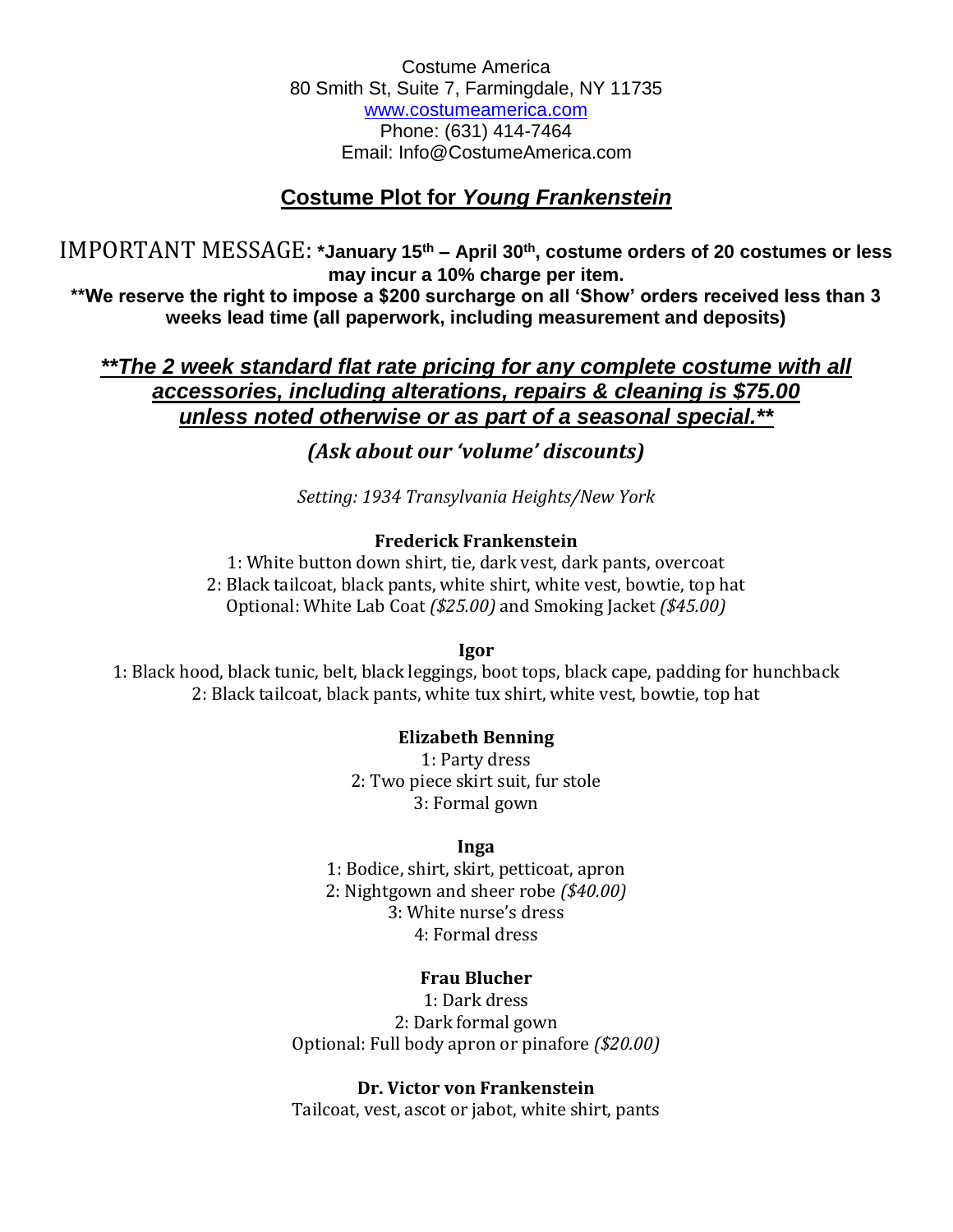## **Ziggy (Village Idiot)**

Peasant shirt, pants, shirt, sweater, cap or hat

#### **Monster**

1:Ragged shirt, jacket, fingerless gloves, and pants 2: Black tailcoat, black pants, white tux shirt, white vest, bowtie, top hat (Green liquid and cake makeup is available for purchase separately)

#### **Inspector Kemp**

Military hat, cloak/cape, sash, jacket, belt, pants, eyepatch

#### **Harold (blind hermit)**

Long tunic and rope belt

#### **Mr. Hilltop (patient)**

Hospital gown, boxers, undershirt *(\$50.00)*

#### **New York Voyagers**

*Females:* Fancy party dresses and gloves, hats *Males:* 3 piece suits, fedoras, white shirts, ties

#### **Transylvanian villagers**

*Females:* skirt, blouse, bodice, petticoat if needed, bonnet/headband, apron *Males:* vest, white shirt, pants

### **Medical students**

1: Lab coat *(\$25.00 each)* 2: Pants, dress shirt, vest, tie 3: Skirt and shirt OR dress

#### **Frankenstein Ancestors**

*Females:* white nurse dresses *(\$50.00) Males:* white lab coats, white pants *(\$50.00 each)*

### **Elizabeth's entourage (Marsha, Sasha, Tasha, Pasha, Bob (the astrologer)**

*Males:* fancy period black or neutral colored outfit *Females:* period black or neutral colored outfit *Bob:* Same as male but add an ornate turban

#### **Puttin' on the Ritz backup dancers**

black tailcoat, top hat, black pants, white shirt, white vest, bowtie

**Barrier Spray now available:** keep the make-up on the actors and not on the costumes (\$13.99).